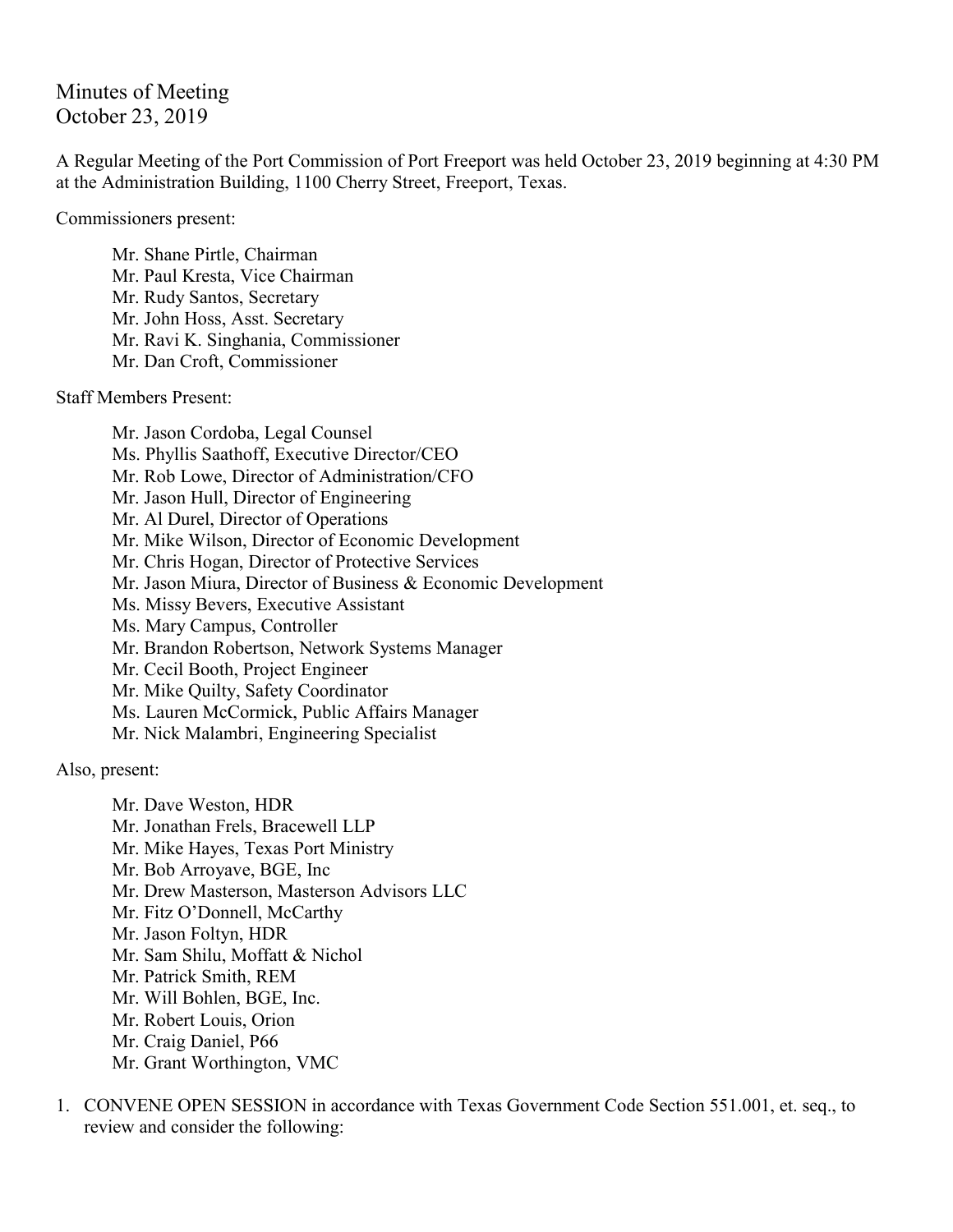- 2. Invocation Mr. Mike Hayes, Texas Port Ministry
- 3. Pledge of Allegiance U.S. Flag  $&$  Texas Flag
- 4. Roll Call Commissioner Pirtle noted that all Commissioners were present.
- 5. Safety Briefing Mr. Mike Quilty, Safety Coordinator
- 6. Approval of minutes from the October 10, 2019 Regular Meeting.

A motion was made by Commissioner Singhania to approve the minutes as presented. The motion was seconded by Commissioner Croft with all Commissioners present voting in favor of the motion.

- 7. Reports from Executive Staff:
	- A. Receive report from Executive Director/CEO on activities and matters related to administrative affairs. Port tenant updates, USCOE, rail matters and meetings, AAPA Committees, leases, contracts, upcoming Port and civic events and other related administrative affairs.

The rescheduled meeting of the Brazoria-Fort Bend Rail District is October 25 in Richmond. Ms. Saathoff will be attending the Transportation Policy Council meeting October 25 and will not attend the Rail District meeting. The HGAC TPC has a resolution on their agenda in support of the Port's channel project. Ms. Saathoff reported attending the American Association of Port Authorities Annual Convention along with Commissioners Pirtle, Singhania and Croft. Chairman DeFazio is planning to bring forth House Resolution 2440 which mandates full utilization of the Harbor Maintenance Trust Fund for vote in the House on October 28. A delegation from Taiwan will be visiting the Port October 29. A BASF group will also visit the Port the same day. Transportation Infrastructure Summit is November 5, the Greater Houston Partnership Forum with Rich Wells as featured speaker is November 6 and the Angleton Chamber State of the Community is November 14. Ms. McCormick reported the golf tournament has been rescheduled for November 1 with all start times remaining the same. She also noted that committed sponsorships has reached just over \$90,000.

B. Receive report from Director of Administration/CFO on monthly activity and matters related to financial results, investments, insurance, leases, real property matters and other related administrative affairs.

Mr. Lowe stated that he does not have report for Commission this month as staff is still closing out the fiscal year. September numbers will be combined with the October report. Early numbers indicate consistency with what was reported through 11 months for revenue and expenses. He also noted a TEFRA public hearing was held October 17 with regard to the Port's bond offerings.

C. Receive report from Director of Engineering on activities and matters related to Freeport Harbor Federal Channel, capital projects, Hydrographic Report and other related facility engineering matters.

Mr. Hull presented a written report to the Commissioners and had no other comments.

D. Receive report from Director of Operations on activities and matters related to operations, vessel activity, tonnage and other related port operation matters.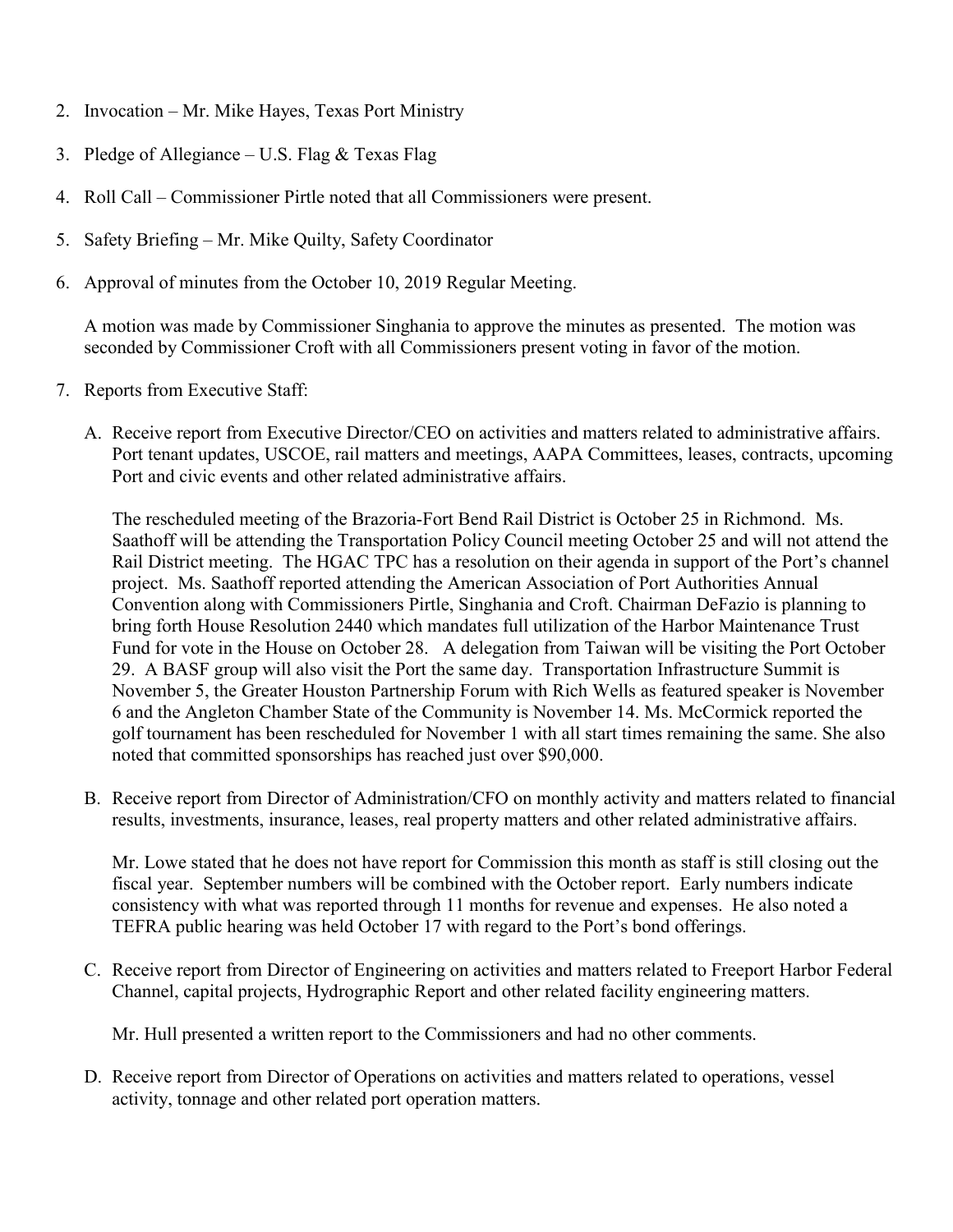Mr. Durel reported that Chris Hogan will be giving a presentation to the Area Maritime Security Committee meeting where the Captain of the Port will attend. Mike Quilty will be hosting the next tenant safety meeting November 13. Prior to the meeting, a group walkabout will be held at the Riviana facility. Mr. Durel shared fiscal year-end stats for operations. Total vessels for this year was 325, compared to the PY (prior year) of 254. Ro/Ro vessels 98 (PY-63), container vessels 154 (PY-116), steel ships 31 (PY-34), limestone vessels 15 (PY-13) and all other vessels 27 (PY-28). Total tonnage was \$2.8 million, while previous year was \$2.3 million. The Port handled 62,000 vehicles; 56,000 containers; 378,000 tons of steel; 967,000 tons of limestone; and 129,000 tons of rice product. Additionally, the Port recently began a project with 52 barges of steel pipe.

E. Receive report from Director of Business & Economic Development on activities and matters related to industry meetings, sales reports, advertising, web activity, Foreign-Trade Zone, Rail District and other ocean transportation related matters.

Mr. Miura presented a written report to the Commissioners. He also mentioned a letter recently received from the Maritime Workers Emergency Medical Fund corporation for the Port's recent sponsorship donation towards their annual golf tournament.

- 8. Receive report from Commissioners on matters related to:
	- A. October 10 Personnel Advisory Committee Commissioner Kresta stated the committee reviewed policies 5.2, 5.5, 5.6, 6.1, 6.2 and 6.3, all of which are on the agenda for approval.
	- B. October 18 Strategic Planning Advisory Committee Commissioner Santos stated the committee discussed the bids received for the Velasco Terminal Berth 8 project.
	- C. Meetings and conferences attended, Port presentations, Rail District and other related Port Commission matters.

Commissioner Croft reported attending a CAP Meeting for Phillips 66/CP Chem and the AAPA Annual Convention.

Commissioner Pirtle and Commissioner Singhania reported attending the AAPA Annual Convention.

- 9. Public Comment There were no comments.
- 10. Seventh Supplemental Resolution Authorizing the Issuance of Port Freeport Senior Lien Revenue Bonds, Series 2019A (AMT); Prescribing the Terms and Provisions Thereof; Approving the Sale of the Bonds and Authorizing the Execution and Delivery of a Bond Purchase Agreement and a Paying Agent/Registrar Agreement; Approving the Preparation and Distribution of an Official Statement; and Resolving Other Matters Related Thereto.

Mr. Lowe stated the supplemental resolutions before the Board authorize senior lien revenue bonds which have been divided into a Series A and Series B. Series A bond amount at par is \$43 million, and Series B is \$25 million at par, for a combined total of \$68 million which will deliver approximately \$80 million in funds for planned capital projects. Mr. Lowe also noted the difference between the Series, stating Series A (AMT) is Landside and Series B (Non-AMT) is Harborside. For example, the levy stabilization is handled with Series B while Velasco Terminal, Parcel 14 are handled under Series A. Commissioner Singhania asked about the availability the public will have to purchase bonds, adding the window of opportunity is small. Ms. Saathoff stated the Port has advertised in the paper and reached out to local brokerage firms to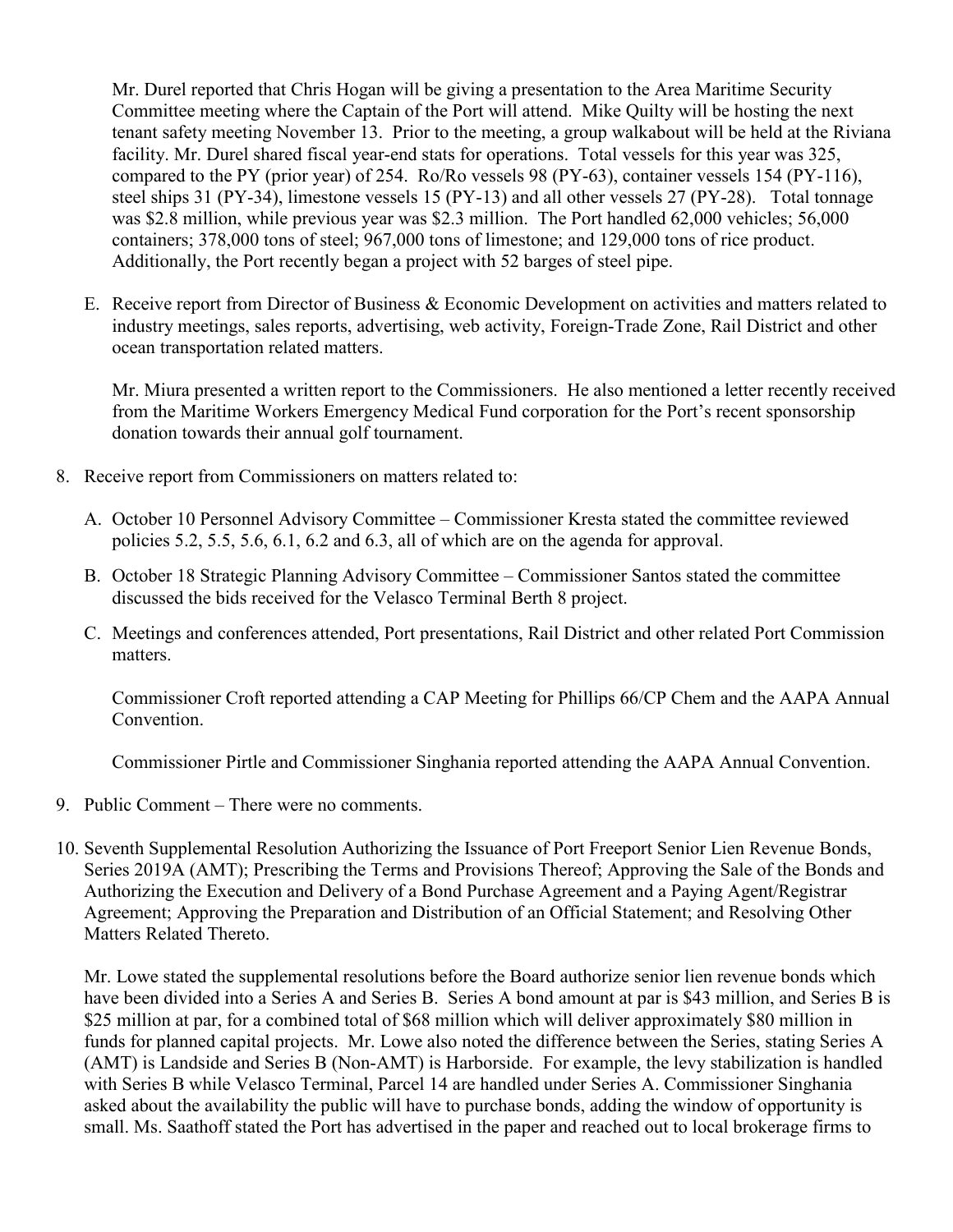promote the availability of the bonds however the response has been low. Mr. Lowe added the small window (approx. 2 hours) is normal for offering of bonds. Commissioner Hoss noted feedback he received from a local smaller financial advisor, stating it was very difficult for them to find out about the bonds, who the financial advisor was and whether you could purchase bonds. Drew Masterson spoke to the availability of bonds stating that his firm has gone to every length to involve local firms. They included all the local firms they (and the underwriters) could find in the selling group which gives them direct access to the bonds. They also must be paying attention. Mr. Masterson also stated they are willing to reach out to any firms recommended, if they haven't already done so. Regarding the short timeframe, the broker should be in touch with the investor days in advance to be giving them the information so they can make the decision with the timeframe. Mr. Masterson stated they anticipate an average interest rate of approximately 3.5%.

A motion was made by Commissioner Singhania to adopt the resolution. The motion was seconded by Commissioner Kresta with all Commissioners present voting in favor of the motion.

11. Eighth Supplemental Resolution Authorizing the Issuance of Port Freeport Senior Lien Revenue Bonds, Series 2019B (Non-AMT); Prescribing the Terms and Provisions Thereof; Approving the Sale of the Bonds and Authorizing the Execution and Delivery of a Bond Purchase Agreement and a Paying Agent/Registrar Agreement; Approving the Preparation and Distribution of an Official Statement; and Resolving Other Matters Related Thereto.

This item was discussed and approved under Item 10.

A motion was made by Commissioner Singhania to adopt the resolution. The motion was seconded by Commissioner Kresta with all Commissioners present voting in favor of the motion.

12. Approval of Construction Contract with McCarthy Building Companies, Inc. for Velasco Terminal, Berth 8 project, for an amount note to exceed \$129,677,607.30.

Ms. Saathoff stated this item may be taken after executive session due to potential new customers and lease negotiations associated with this project. Additionally, Port Commission may want to discuss before action is taken on this item. Commissioner Pirtle stated the feedback he has received is that the Port Commission may not want to approve at this time. Commissioner Santos stated the item should be pursued today adding there was a recommendation from the Strategic Planning Advisory Committee to engage further discussion with the entire Board. Commissioner Singhania stated he would like the Finance Advisory Committee to discuss the business plan further before making a decision and asked staff to consider delaying approval to the November 14 meeting. Ms. Saathoff stated that the analysis and forecast model used in prior strategic workshops has been updated and supports construction of the dock. There are other discussions that would be relevant but the current plan to finance the project is based on existing business in place with future growth based on new business as a result of the infrastructure. Commissioner Kresta requested a separate meeting of the Port Commission for all to participate in discussion rather than hold a committee meeting. After considering dates, the commission agreed to a special meeting November 12 at 1:00 p.m.

This item was tabled for action until the November 14 meeting to allow further discussion regarding the business plan.

13. Approval of Construction Contract with Saltwater Salvage for the Docks 1, 2, 3 and 5 Sheet Pile Repairs 2019 project, for an amount not to exceed \$170,000.00

Mr. Hull stated that four bids were opened October 17 with Saltwater Salvage submitting the lowest bid in the amount of \$170,000. Saltwater Salvage met all the requirements of the bid specifications. Staff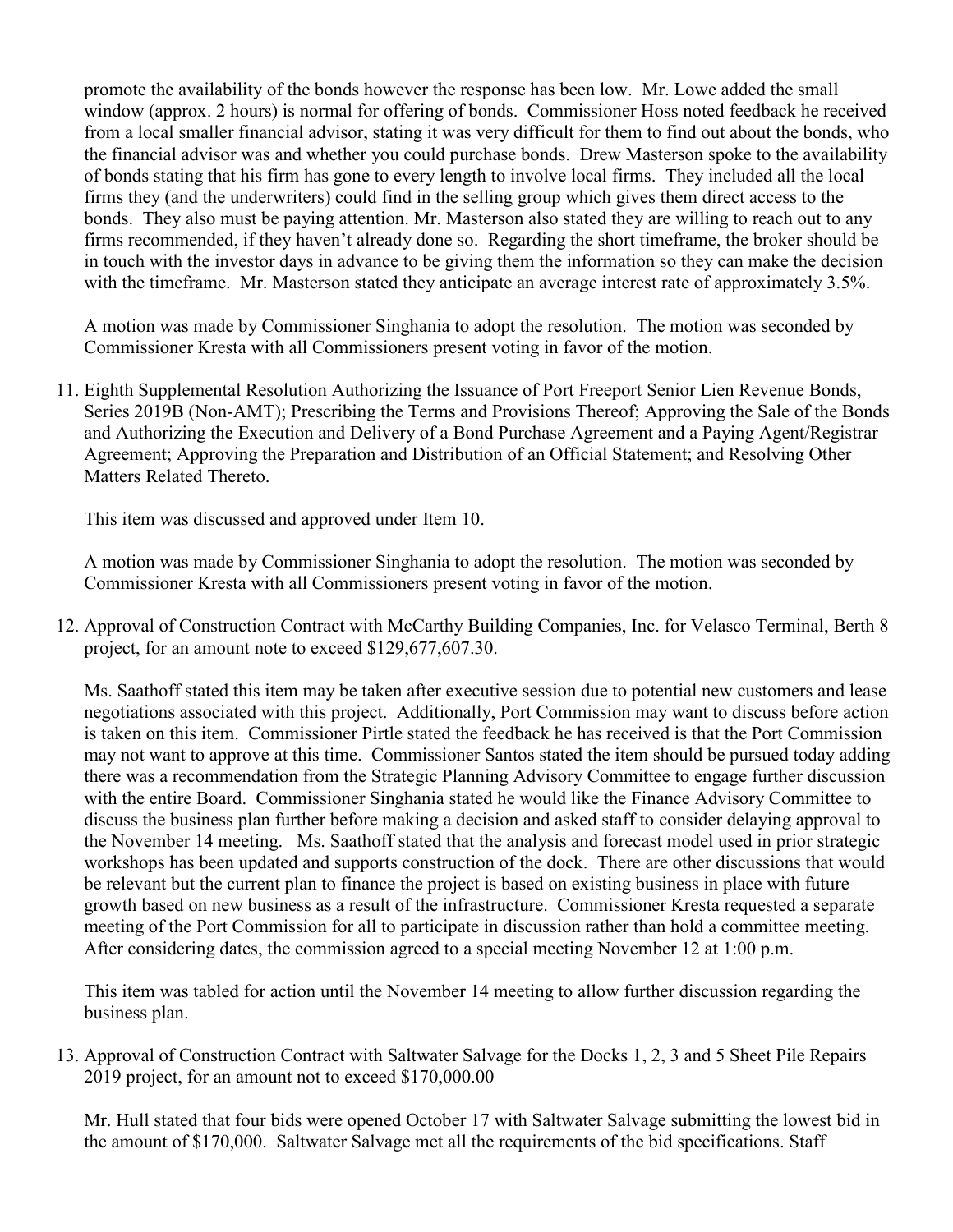recommends approval. Commissioner Kresta inquired about the contract and what it entails. Mr. Hull stated that every other year, the Port sends divers down to inspect the sheet pile walling. A number of areas were noted to need repairs from rips in the sheet pile to small holes. A steel sheet is placed over the areas and welded for the repair.

A motion was made by Commissioner Kresta to approve the contract. The motion was seconded by Commissioner Croft with all Commissioners present voting in favor of the motion.

14. Approval of an amendment to the Professional Services Agreement with REM (Risk Engineering  $\&$ Management).

Ms. Saathoff stated the Port retained the services of REM in September to assist with the risk analysis (HAZID) performed by the U.S. Coast Guard associated with the COLT offshore terminal project that is being considered off Freeport. Two additional projects, the SPOT Project and Colt Project, must go through the same USCG risk analysis. The Port needs additional services for these projects, so Ms. Saathoff requested an additional scope of work and cost estimate for professional services associated with the projects. The first contract issued was for a total cost of \$9,500. Estimated labor cost for the amendment is \$16,900 with additional travel expenses of \$5,600. This will bring the total cost of the contract to \$32,000. Commissioner Singhania asked if staff has been satisfied with service thus far. Commissioner Hoss commented that he has been very happy with the level of expertise brought in. Patrick Smith with REM consulting stated that he has attended two of the HAZID sessions with the Coast Guard where the applicants present their projects. He explained that participants ask questions and the group discusses potential hazards with the deepwater ports. Facilitators then take the comments to do a quantitative analysis to create a report that will be presented once a draft is available. He noted it is incorporated into the environmental impact study that is a part of the application process. Ms. Saathoff added that we have the right level of expertise under the contract and recommends approval.

A motion was made by Commissioner Hoss to approve the amendment. The motion was seconded by Commissioner Singhania with all Commissioners present voting in favor of the motion.

15. Approval of updates to Port Policies 5.2, 5.5, 5.6, 6.1, 6.2 and 6.3.

Commissioner Kresta stated the Personnel Advisory Committee has reviewed the updates to the policies and recommends approval.

A motion was made by Commissioner Kresta to approve the policy updates. The motion was seconded by Commissioner Hoss with all Commissioners present voting in favor of the motion.

- 16. EXECUTIVE SESSION in accordance with Subchapter D of the Open Meetings Act, Texas Government Code Section 551.001, et. seq., to review and consider the following:
	- A. Under authority of Section 551.071 (Consultation with Attorney) for discussion regarding:
		- 1. Consultation with attorney to discuss potential litigation.
		- 2. Consultation with attorney and discussion regarding Special District Local Laws Code Title 5 Transportation, Subtitle A Navigation District and Port Authorities, Chapter 5002 Subchapter A.
		- 3. Consultation with attorney and discussion regarding legal matters arising out of Texas Transportation Code, Title 4 Navigation, Subtitle A Waterways and Ports, Chapter 52 Texas Deepwater Port Procedures Act.